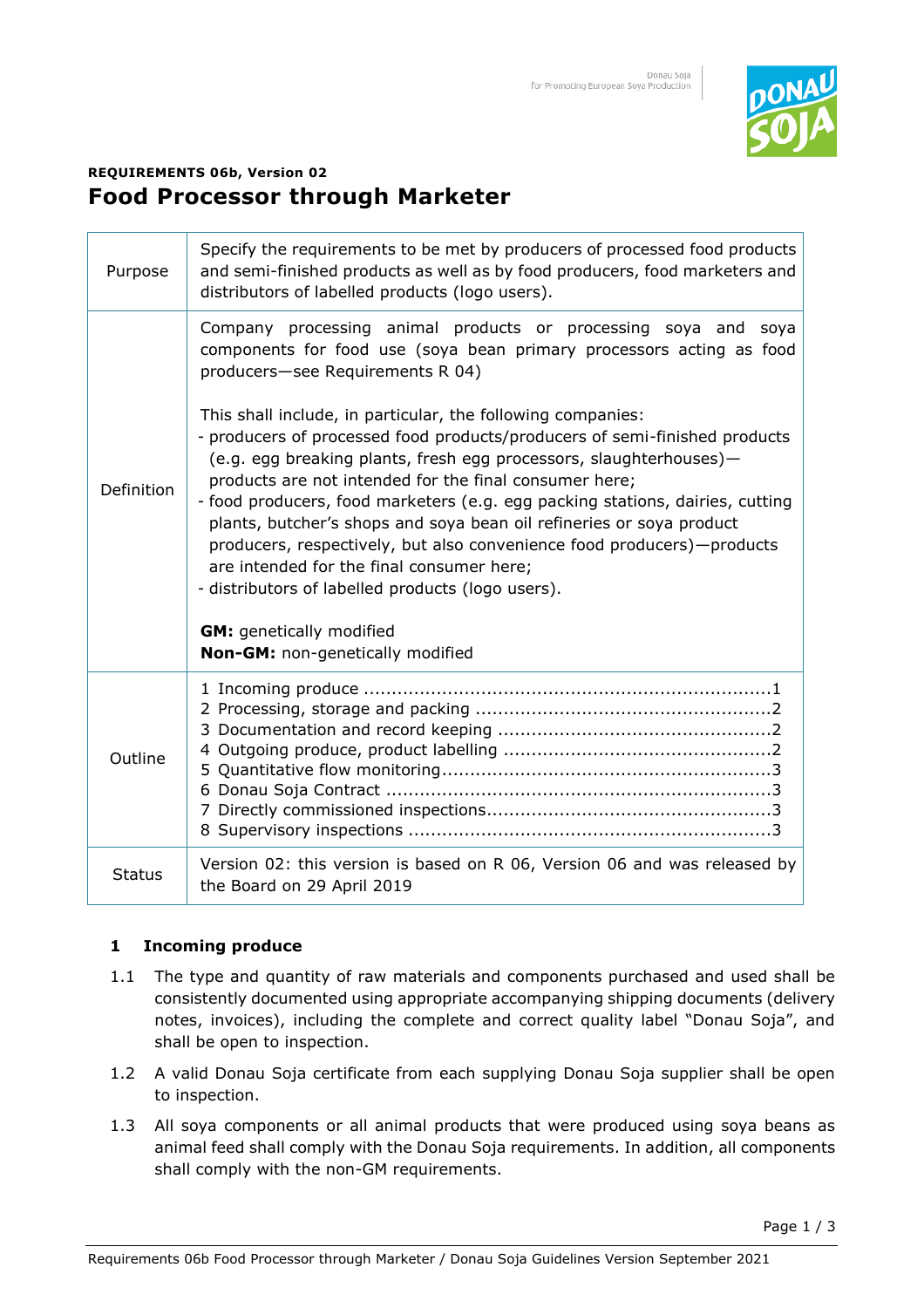

## **2 Processing, storage and packing**

- 2.1 The certification body shall have access to and power of audit in all relevant areas of the processor's/marketer's premises.
- 2.2 Acceptance of produce, storage as well as the internal transportation of Donau Soja produce shall be segregated in either space or time from other produce not labelled as Donau Soja.
- 2.3 Use of equipment for processing Donau Soja produce shall be segregated in either space or time from other produce not labelled as Donau Soja.
- 2.4 Standard operating procedures for spatial or chronological segregation of the flows of produce shall be available on site, and compliance with these procedures shall be documented on site.
- 2.5 GM soya beans may not be processed or stored throughout the entire site.

#### **3 Documentation and record keeping**

- 3.1 All staff in the areas of incoming produce, storage, processing, packing, transportation and outgoing produce have been appropriately trained in complying with relevant standard operating procedures.
- 3.2 A description of the company as well as a site plan of the plant, an organisational chart and a product flow diagram shall be available.
- 3.3 A complete list of raw materials and suppliers shall be available.
- 3.4 All certification-relevant formulations and/or lot records shall be available for quantitative flow calculation.
- 3.5 A product range list of certified Donau Soja products is available.
- 3.6 A complete list of customers, indicating which customers have received which lots, shall be available at any time.
- 3.7 Not only incoming and outgoing produce, but also stocks and produce entering or leaving storage premises shall be quantified and recorded.

#### **4 Outgoing produce, product labelling**

- 4.1 The type and quantity of processed products as well as their buyers shall be precisely documented in the outgoing produce department.
- 4.2 The product name appearing on accompanying shipping documents (outgoing invoices or delivery notes) shall include "Donau Soja". In animal products, the product name shall include "fed with Donau Soja".
- 4.3 The registered brand "Donau Soja" or "fed with Donau Soja" may only be used if the following criteria are met:
	- soya (components), products containing soya (components), and animal products that were produced using soya beans as animal feed component shall be of 100 % certified Donau Soja quality;